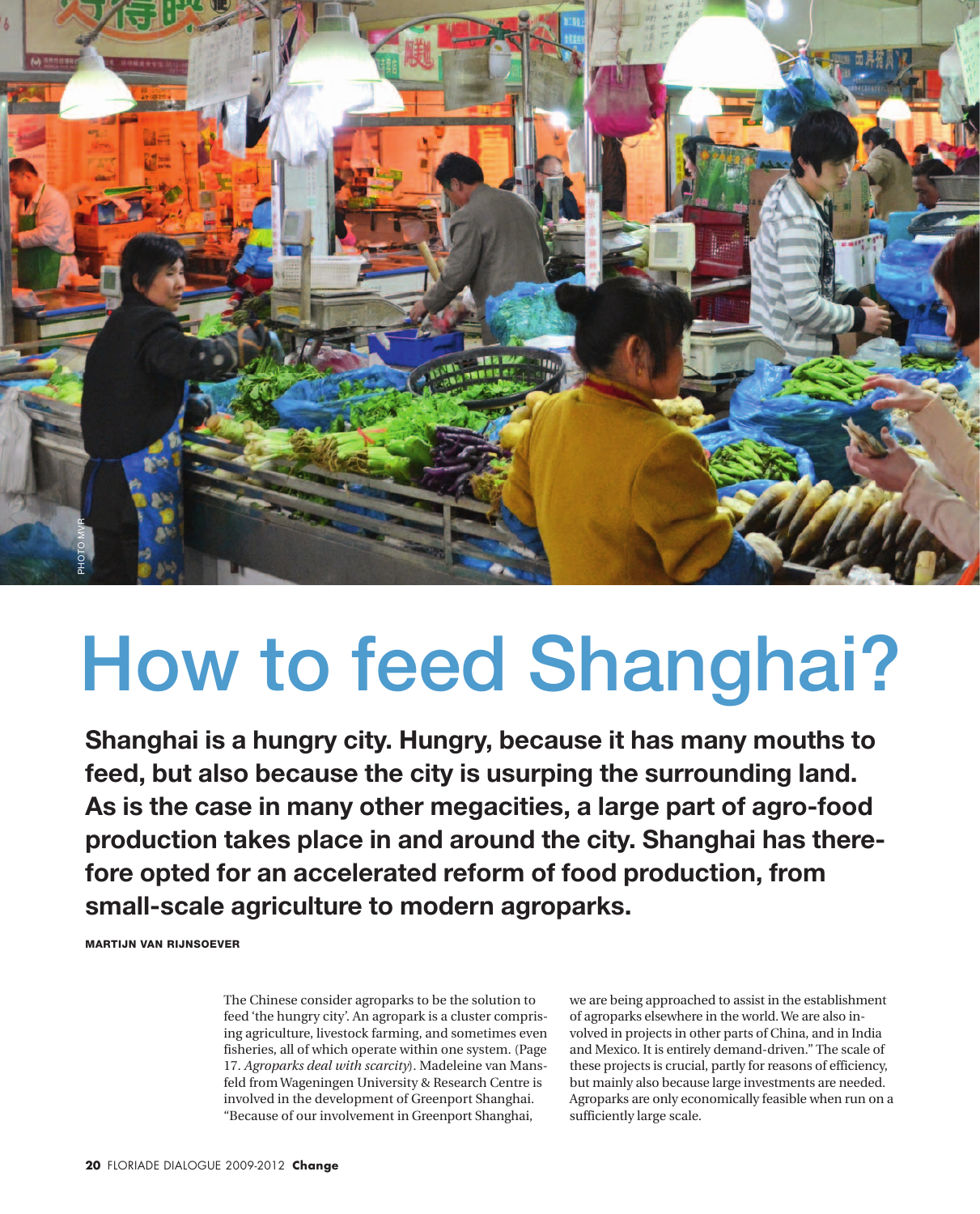

A typical wet market at Julu Road Shanghai

#### **A glimpse at Shanghai, the fastest growing city in the world**

According to the Brookings Institution, Shanghai is currently the fastest growing city in the world. The 2010 census put the total population numbers at 23 million: a country in itself. One fifth of Chinese industrial production is situated in Shanghai's surrounding areas. Both the city and its industry are rapidly usurping the surrounding space. What used to be agricultural land ten years ago has now become huge expansion areas and industrial zones.



Nine newly planned cities in the Shanghai region.

A greenhouse at Sunquaio Agropark



## **Shanghai's vegetable supply chain**

**It is currently estimated that 80% of vegetables come from small farmers and are distributed via ten vegetable wholesalers in Shanghai to the wet markets. On the right we see the development of large integrated chains, in which supermarkets buy directly from large producers. A government company such as Bright Food Group even partially manages a farm-to-table chain with large agriculture companies, processing industry and its own chain of supermarkets. Within these chains, it is easier to maintain food quality control. Currently, around 20% of food production and marketing takes place within this chain.** 

*Source:* Simplified diagram from Qian Forrest ZHANG, 2011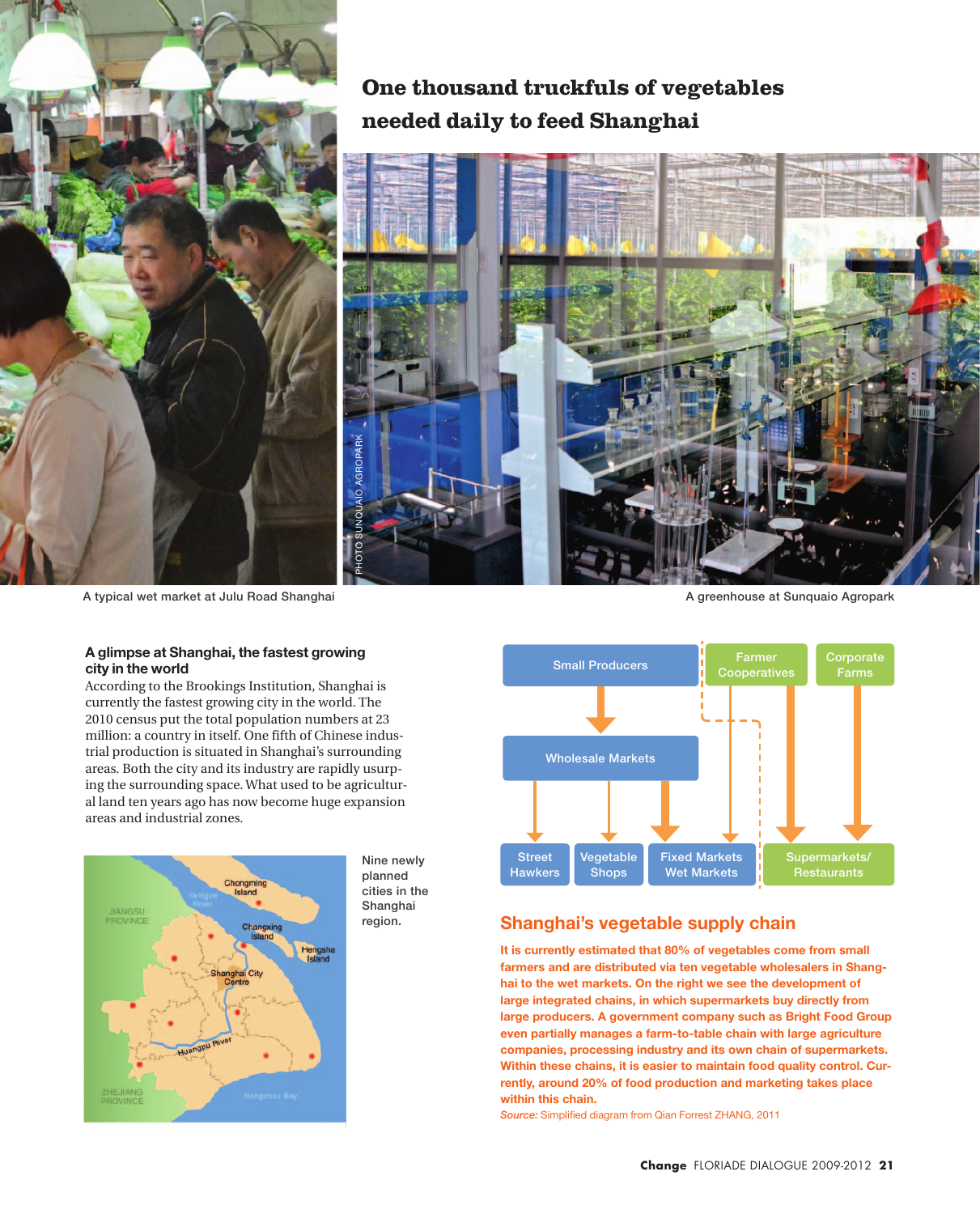# **The available water is polluted from intensive use of agriculture, industry and population.**



*Source:* Frost & Sullivan

Meanwhile, food production mainly still takes place in and around the city. Each year, Shanghai consumes about 5.6 million tonnes of vegetables, which are largely produced in the direct vicinity of the city. This equates to around one thousand truckfuls of vegetables needed daily to feed Shanghai. Efficiency, safety and ecological foot printing of food distribution clearly need to be improved in a sustainable way. This is also particularly the case for the position of producers within the chain.

According to Nick Hong, senior agrifood officer at the Dutch consulate in Shanghai, there is an emerging quality-control market. "At the moment, most vegetables still come from small farmers and are distributed via fifteen vegetable wholesalers in Shanghai to the 5,000 wet markets. However, over the last years there has been an increase in large-scale integrated chains, in which large supermarkets buy directly from large producers. A government company such as Bright Food Group even partially manages a farm-to-table chain with large agriculture companies, the processing industry and its own chain of supermarkets. "It is much easier to maintain quality control within these

### **The 12th five-year plan (2010–2015)**

**The Shanghai government's 12th five-year plan includes objectives related to the aforementioned analysis. Shanghai still needs to make the transfer to large-scale agriculture. This is mainly because until now it was able to employ a seemingly endless amount of cheap workers. But production costs are rising, less land is available, demands are going up and the workers also want their share of the new wealth. There remain few other options for the city than to become more efficient. On top of that comes the population's demand for reliable food – all the more reason for the government to quickly develop a new agricultural system.** 

**Objectives • 90% recycling of agricultural waste • 80% composition of leading agricultural enterprises and co-operations • 60% rise in farmers' income • 90% coverage of the safety and traceability system for entire food production • integration of agriculture, production and trade (supply-chain integration) • vegetable price insurance system, for security during reforms**